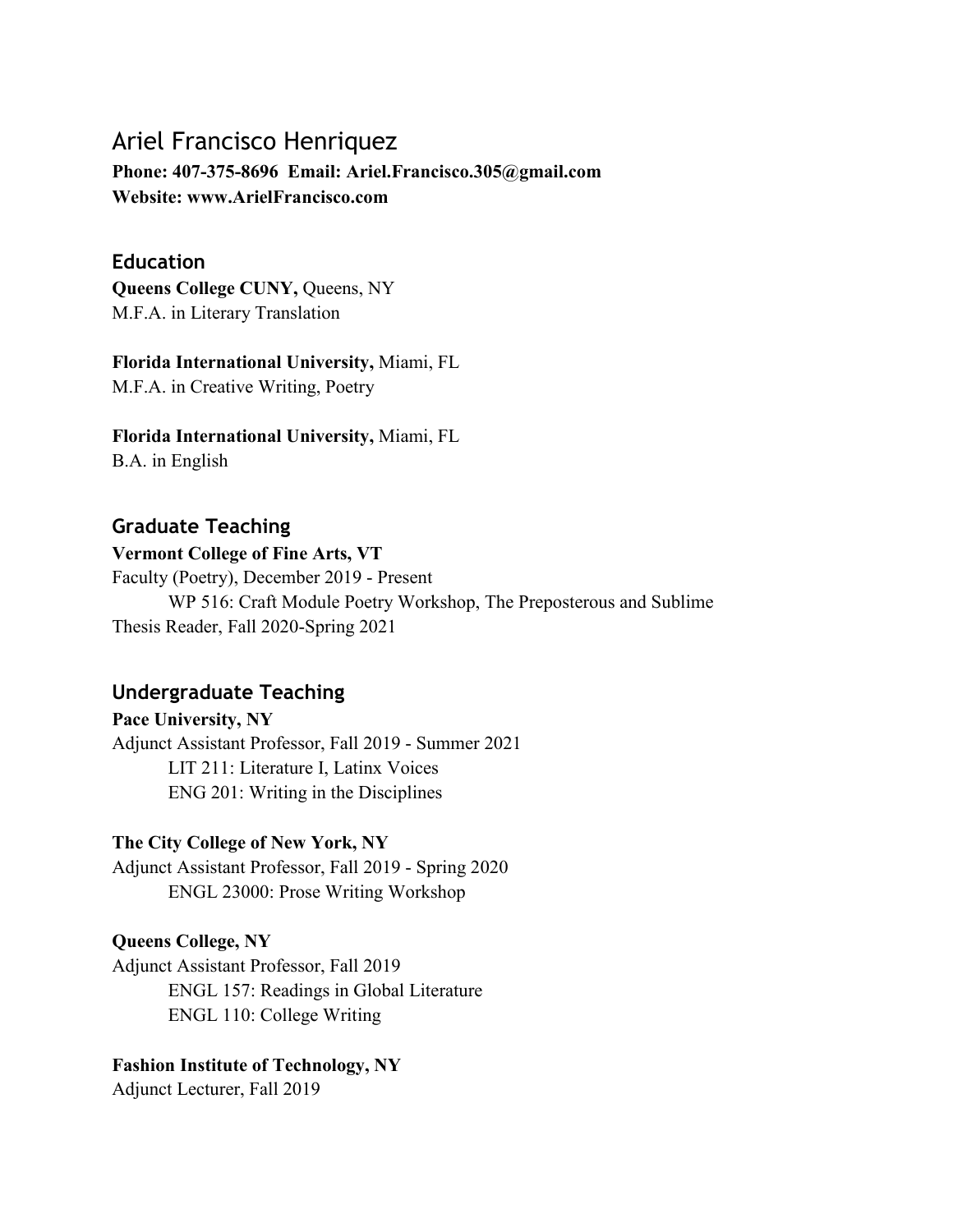EN 121: English Composition

#### **LaGuardia Community College, NY**

Adjunct Lecturer, Fall 2018 - Summer 2019 ENG 101: Composition I, Introduction to Expository Writing ENG 102: Writing Through Literature

#### **Florida International University, FL**

Adjunct Lecturer, Fall 2014 - Spring 2018 CRW 2001: Introduction to Creative Writing ENC 1101: Writing and Rhetoric ENC 1102: Rhetoric and Academic Research LIT 1000: Introduction to Literature

#### **Broward College, FL**

Adjunct Lecturer, Summer 2017 - Spring 2018 ENC 1101: Composition I ENC 1102: Composition II

#### **Community Teaching**

#### **Brooklyn Poets**

The Preposterous and Sublime, 5 Week Poetry Workshop Winter 2020 Portals Into Language, 6 Week Poetry Workshop Spring 2021

#### **Cave Canem**

Portals Into Language, 10 Week Poetry Workshop Spring 2021

#### **Prizes & Awards**

2021 Treehouse Climate Action Poem Prize from the Academy of American Poets, First Place 2020 Big Other Book Award for Translation, Finalist

#### **Publications**

#### **Full Length Poetry Collections**

*Under Capitalism If Your Head Aches They Just Yank Off Your Head;* Flowersong Press, 2022 *A Sinking Ship is Still a Ship*; Burrow Press, 2020 *All My Heroes Are Broke*; C&R Press, 2017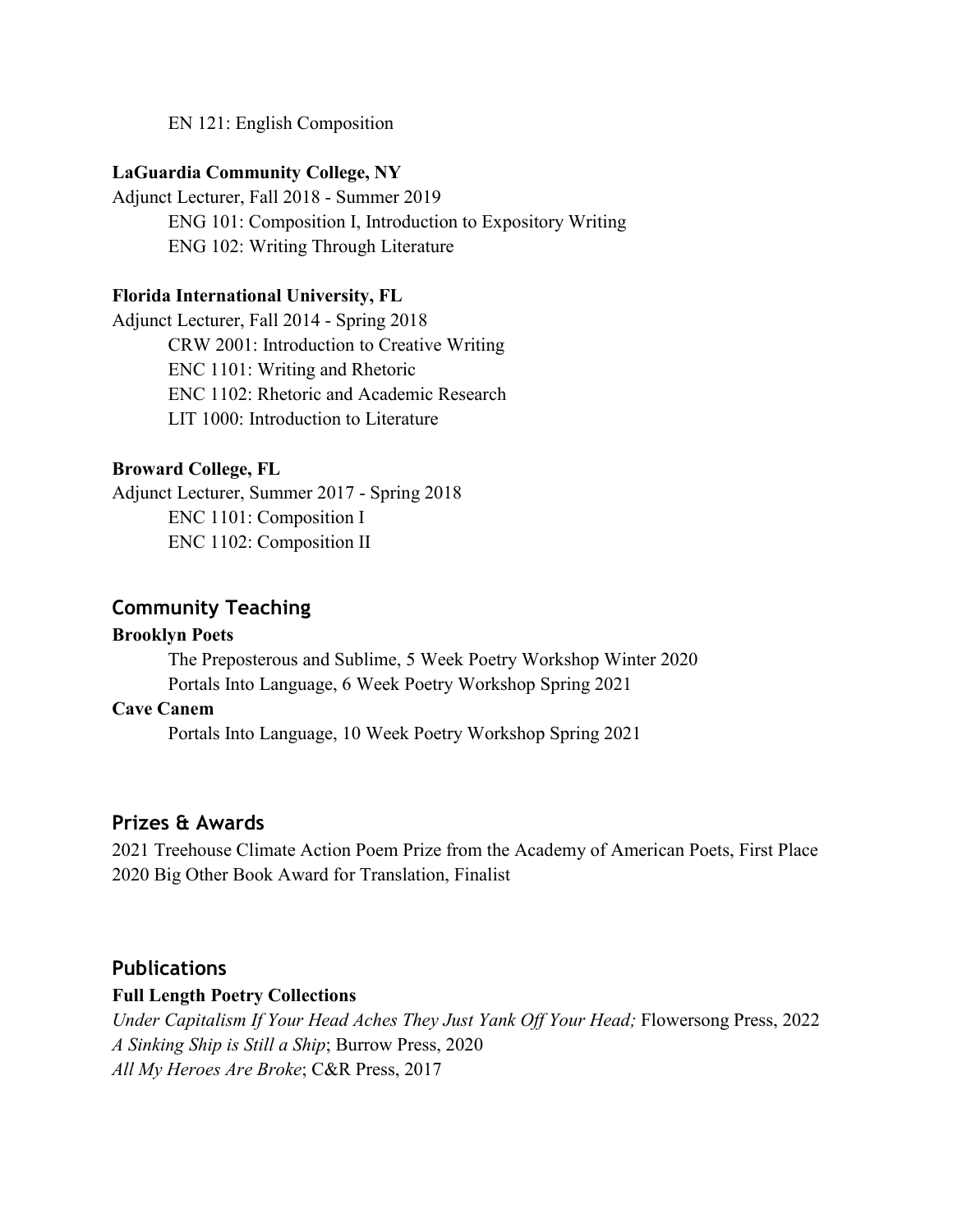#### **Translation Collections (from Spanish)**

*Routines/Goodbyes* by Hael Lopez; Spuyten Duyvil, 2022 *Permanence of the Cry* by Jacques Viau Renaud; Lost & Found, 2021 *Viaje* by Carolina Sanchez; Editorial Ultramarina, 2020 (Seville, Spain)

#### **Chapbooks**

*Every Morning Now I Wake Up With a Mouth Full of Blood;* Glass Poetry Press, 2021 *Before Snowfall, After Rain*; Glass Poetry Press, 2016

#### **Art Books (as Contributor/Collaborator)**

*Corbett VS. Dempsey* by Arturo Herrera; ISBN 978-0-9988627-8-1

# **Select Poem Publications**

**2021**

*Latino Book Review (forthcoming):* "American Dream, Refurbished", "My Grandfather Applies for Citizenship…"

*Plume Poetry 9 (forthcoming):* "According to My Birth Certificate…", "My Dad Arrives in NYC, 1979"

*Paperbag Magazine (forthcoming):* "At James Wright's Grave", "For My Uncle Kiko…", "On Learning My Grandmother was Also a Poet", "Stars Over the Bronx"

*Academy of American Poets Poem-a-Day, April 23rd, 2021:* Insomniami

*Islandia #1, April 2021:* "Breakfast in Santo Domingo, DR"

*The Florida Review Online, February 15th, 2021:* "Autumn Evening at the Laundromat"

## **2020**

Ouartet"

*Four Way Review, Issue 19 Fall 2020:* "Dreaming of the Governor and the Mayor Plunging Into the River" and "My Dad's Birthday is Wrong on His Birth Certificate…" *Glass: a Journal of Poetry, 2020 Elections Special Feature:* "Reminder that is No Longer Necessary…" *The Rumpus: National Poetry Month Day 5 (April 5th, 2020):* "At the Chinese Gardens Without You", "Sitting Alone at a Bar in Harlem…" *American Poetry Review March/April 2020 Vol. 49/No. 2*: "Eating a Dollar Slice in the Rain,'' "For My Uncle Lulu…" *Voicemail Poems, Winter 2020*: "A Beautiful Sunday Afternoon" *Performance Today; New York Out Loud: The City in Poems, February 12th, 2020*: "Five Poems" *The New York City Ballet, Poems of Gesture, February 4th, 2020:* "On Brahms-Schoenberg

*Fantastic Florida's, January 28th, 2020*: "Spring Break Forever"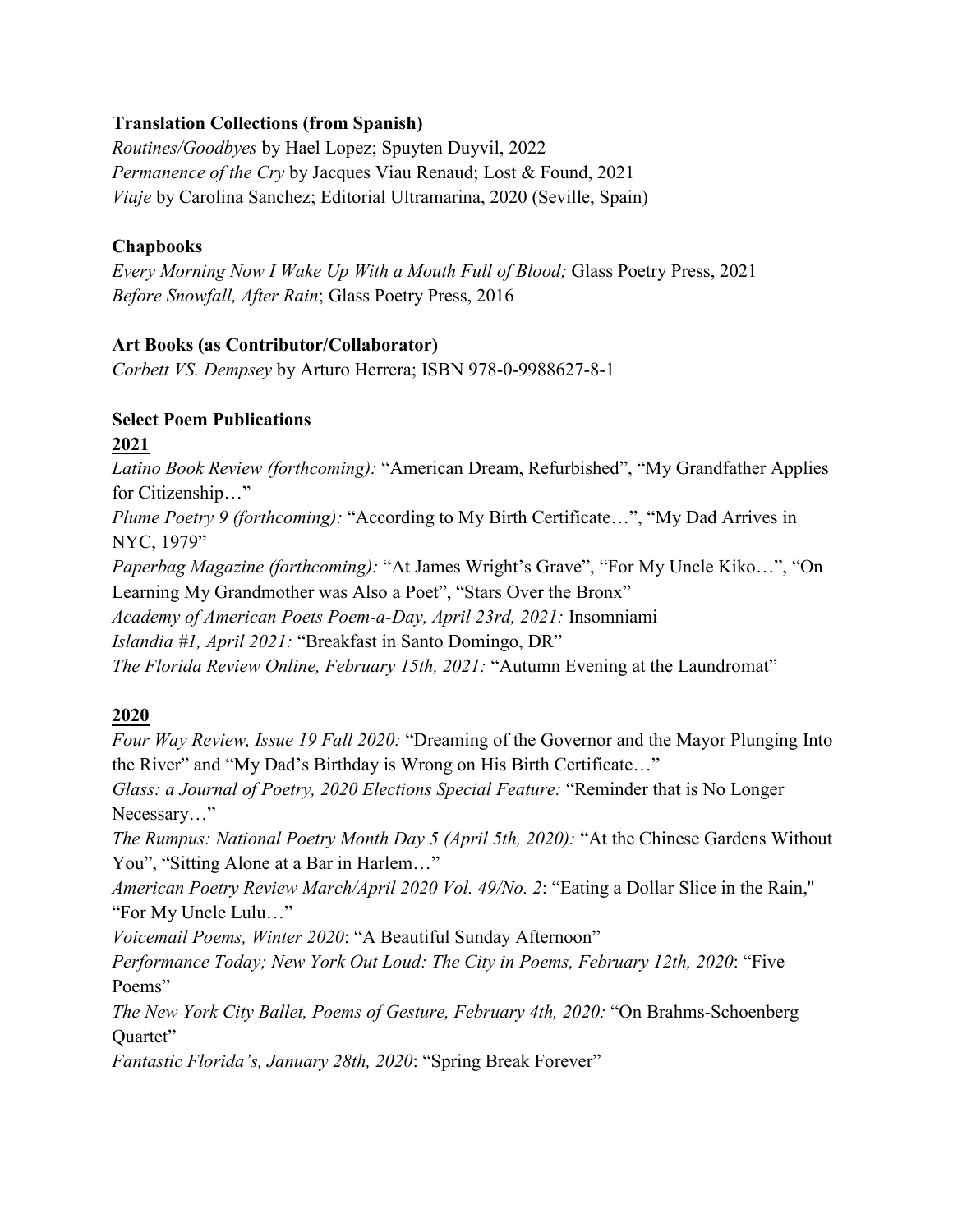## **2019**

*The New Yorker, March 18th, 2019*: "Along the East River and In the Bronx Young Men Were Singing"

*Visual Verse, Vol. 06, Chapter 4:* "Look"

# **2018**

*The Florida Review, Latinx Feature, November 2018*: "On the Eve of the Largest Hurricane Ever Recorded…"

*Scalawag Magazine; Southern Latinx Feature: This Work Will Take Dancing, September 3rd, 2018*: "Eating Dinner Alone at the 163rd St Mall", "My Mom Tries to Convince Me to Buy Her a House"

*Passages North Online, June 7th, 2018*: "Bell Peppers and Beef Blues"

*Saw Palm, Volume 12 Summer 2018*: "The Sea Can Stand Anything— I Can't", "Driving to Work, I Suddenly Stop to Let an Alligator Cross the Road"

*Redivider, Spring 2018*: "Not a Blessing," "Smoking a Dead Friends Cigarette"

*Pacifica Literary Review, Issue 11.2, 2018*: "Watching Planes Take Off in Late Evening While High on Shrooms"

# **2017**

*BOAAT Journal, November/December 2017*: "Finding a Scratch Off Lottery Ticket in a Used Copy of Frank Standford's Selected Poems"

*American Poetry Review, September/October Vol. 46/No. 5*: "Translating My Dad's Love Poems"

*Tinderbox Poetry Journal, Volume 4 Issue 4*: "Poem Written in the Parking Lot of a Tattoo Shop While Waiting for an Appointment," "And on the 7th Day God Said: You Made it Bro" *The Journal, Summer 2017 Volume 41.3*: "Sleeping in the Shower," "Reading Hart Crane in Naples," "Haiku for John Berryman"

*Ruminate, Summer 2017 #43:* "At Kafka's Grave, I Repent"

*Quiet Lunch, No. 4 2017:* "Having a Rum and Coke Alone," "Unnoticed"

*PANK, #5*: "The Young Men Along the Bar are Too Tired Even to Die," "The World and Everything In It"

*Whiskey Island, Issue 68*: "Reading Po Chü-I on My Balcony on a Cloudy Night"

*Saw Palm, Volume 11 Spring 2017*: "The Bottoms of My Shoes are Clean from Walking in the Rain"

*Prelude, Issue 3, 2017*: "Thinking I See My Cousin Bussing Tables at an Uptown Restaurant" *Breakwater Review, Spring 2017*: "In Response to People Trying to Rename the South Bronx 'The Piano District'," "Atop the Empire State Building," "Tulips in Winter"

## **2016**

*GulfCoast Online, Summer 2016*: "Magic City Ruse"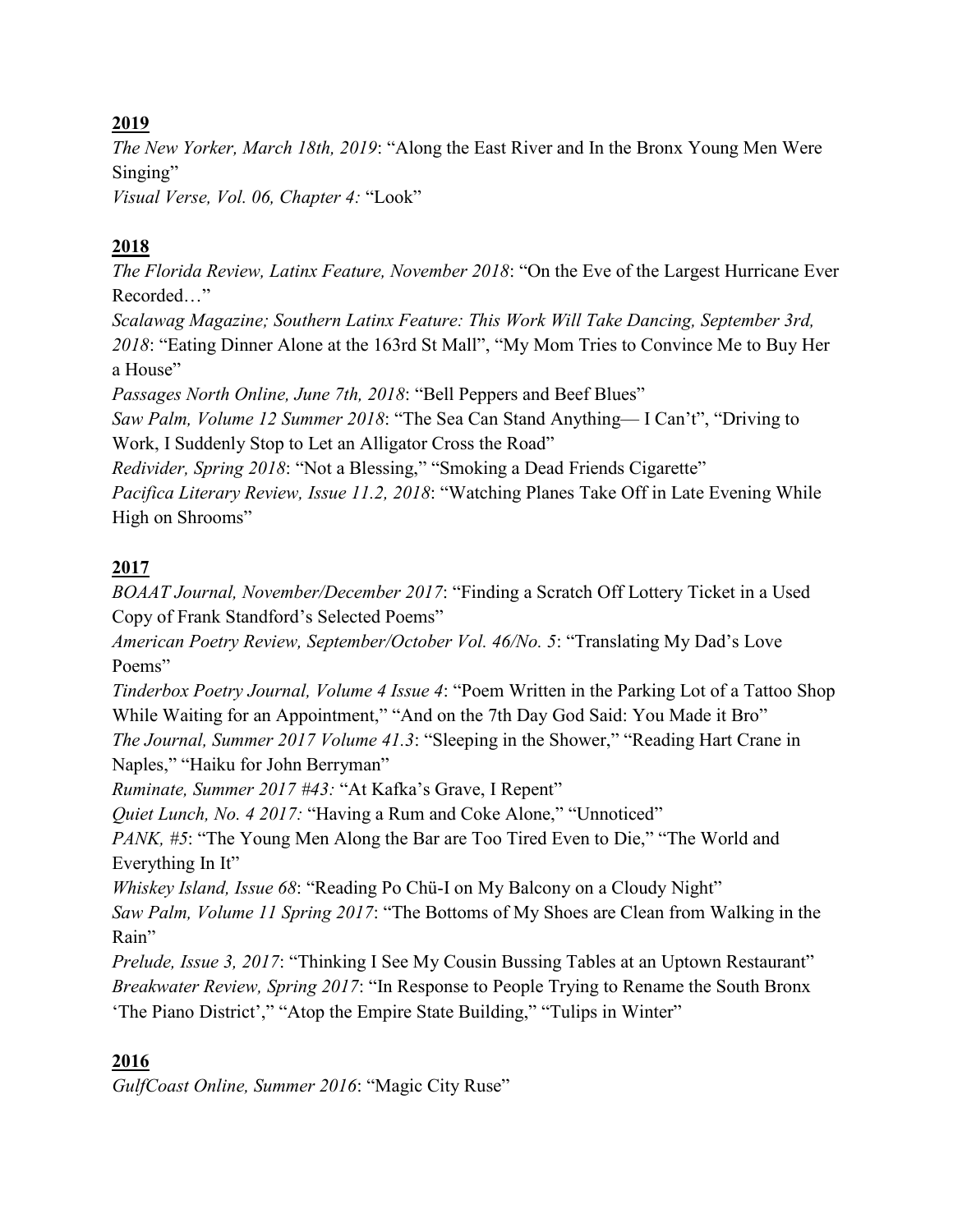*The Academy of American Poets, University and Colleges Poetry Prizes 2016*: "Before Snowfall"

*Cha: An Asian Literary Journal, March 2016, Issue 31*: "Reading Basho on the 2 Train" *Origins Literary Journal, 2016*: "American Night. American Morning"

## **2015**

*Washington Square, Summer/Fall 2015*: "Reading Bukowski at Gramps Bar" *Portland Review, Spring 2015, Vol. 61 No. 3*: "Reading Keats at Freeman Station" *Tupelo Quarterly, Volume 2 Issue 7, 2015*: "A View of the Statue of Liberty from the Brooklyn Bridge"

# **Translation Publications (Spanish to English)**

## **2021**

*Michigan Quarterly Review (forthcoming):* "Emotions for Islands" & "Tired of Holding" by Mateo Morrison *Islandia #1 (forthcoming):* "Fatigued March" by Jacques Viau Renaud

## **2020**

*New England Review, Volume 41, 2020, Number 4:* "Anticipation/Somatization" by Hael Lopez *Moko: Carribean Arts and Letters, Issue 18 November 2020:* "Nothing Longer than Tears" by Jacques Viau Renaud *Revista Temporales, November 5th, 2020:* "Viaje/Voyage" by Carolina Sanchez *The Acentos Review, August 2020:* "My Homeland Arose" by Jacques Viau Renaud *Asymptote, August 2020:* "Man Awakens" & "We Take Refuge" by Jacques Viau Renaud *The Cortland Review, Issue 85:* "From the Mountains" by Jacques Viau Renaud *Poetry Northwest, Volume XIV Issue 2, Winter & Spring 2020*: "Prelude" by Hael Lopez *Small Orange, January 2020*: "Fragments of Origins and Ravings" by Francisco Henriquez Rosa and "A Foriegn Place" by Hael Lopez

*Jewish Currents, January 16th, 2020*: "You Arrived" by Jacques Viau Renaud

# **2019**

*The Acentos Review, November 2019*: "Cyclical" by Melissa Sauma *Hinchas de Poesia Issue 24, October 2019*: "Three Poems" by Francisco Henriquez Rosa *Bridge Eight, September 2019*: "Instructions on Immersion" by Melissa Sauma *Sinking City, Issue #6 Fall 2019*: "Three Poems" by Jacques Viau Renaud *Guernica, June 2019*: "How A Bird Dies" by Hael Lopez *Empty Mirror, June 2019*: "Six Poems" by Hael Lopez *Glass Poetry, May 2019*: "Song and Word" by Francisco Henriquez Rosa *Waxwing, Issue 17, Spring 2019*: "Bring" by Jacques Viau Renaud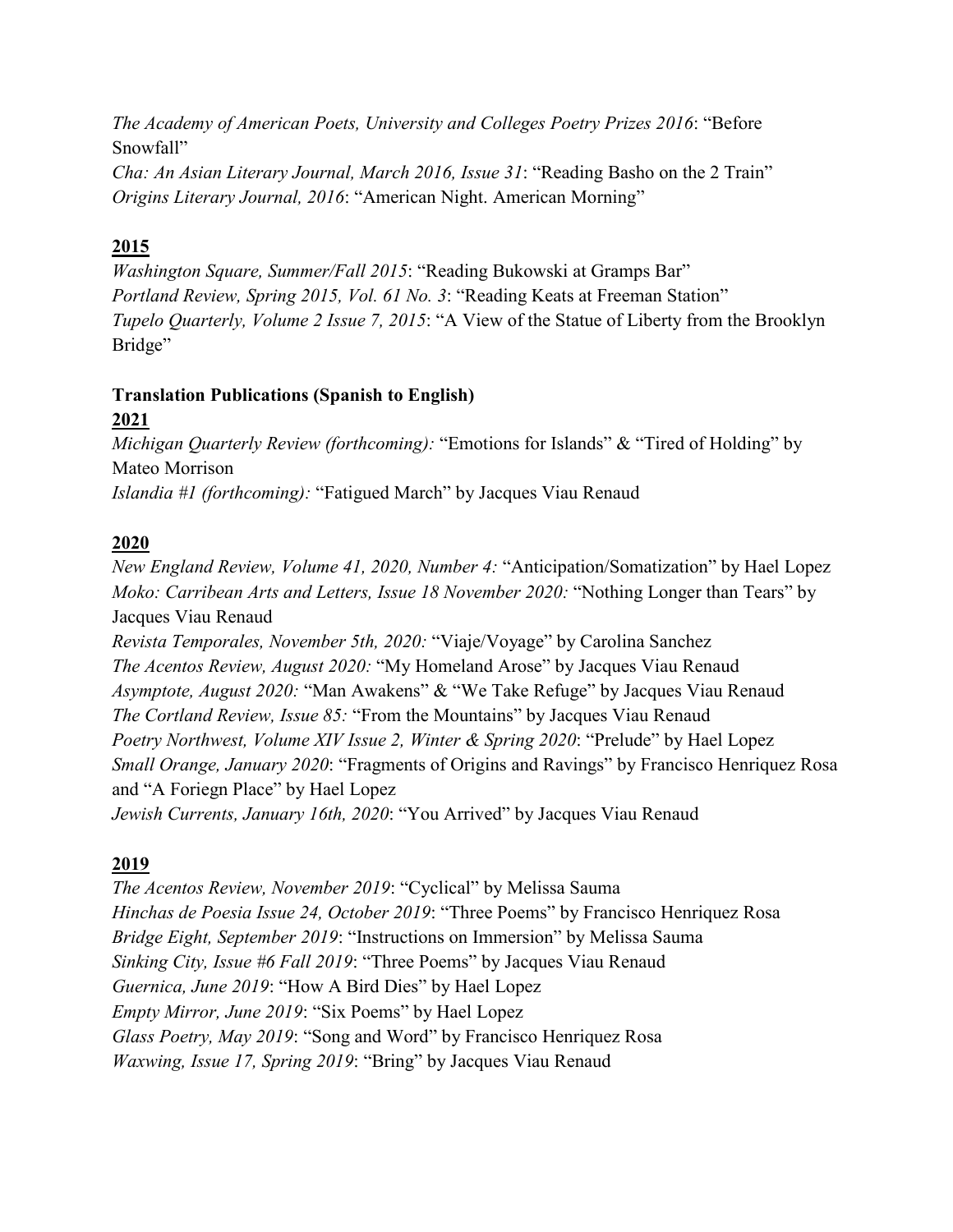#### **2018**

*Brine Literary, Issue #2 (runner up for the Salt and Vinegar Award in Translation)*: "Water of the

Mountains" by Jacques Viau Renaud

*Newfound, Vol. 9 Issue 2*: "Sonnets of the Apocalypse" by Francisco Henriquez Rosa *The Politics of Shelter, Summer 2018*: "[25°47'40.7"N 80°17'13.4"W]" by Cesar Segovia *Pilgrimage, Volume 41 Issue 2*: "Five Poems" by Francisco Henriquez Rosa *The Acentos Review, February 2018*: "Three Poems" by Francisco Henriquez Rosa

## **2017**

*ELKE: A Little Journal, Fall 2017*: "Two Poems" by Francisco Henriquez Rosa

## **Anthology Inclusions**

*Home in Florida: Latinx Writers and The Literature of Uprootedness;* University Press of Florida, 2021 *The BreakBeat Poets Volume 4: LatinNEXT*; Haymarket Books, 2020 *Misrepresented People: Poetic Responses to Trump's America*; NYQ Books, 2018 *CREDO: An Anthology of Manifestos and Sourcebook for Creative Writing*; C&R Press, 2018 *Best New Poets 2016*

## **Nonfiction Publications**

*The Operating System, April 2019*: "On Francisco Henriquez Rosa" *The Brooklyn Rail, April 2019 Issue:* "Looking Through Both Ends of the Telescope" *The Florida Book Review, May 2016*: "Jack Kerouac's Orlanda Blues" *The Florida Book Review, March 2015*: "A Review of *Suicide by Jaguar* by Dave Landsberger"

## **Features**

*Ploughshares, May 13th, 2020:* "An Interview With Ariel Francisco" *The New Yorker Podcast, August 28th, 2019*: "Ariel Francisco Reads James Wright" (with Kevin Young) *The Rumpus, August 26th, 2019*: "Poetry is Wild: Talking with Ariel Francisco" (with Julie Marie Wade) *SUM CUNY, March 21st, 2019*: "A Bronx Tale in Verse"

## **Readings & Panels**

**Poetry Cabaret, a Variety Salon**; February 8th, 2020 (The Green Room, Manhattan, New York)

**Phipps Neighborhood MLK Day of Service**; January 20th, 2020 (Bronx, New York) **Vermont College of Fine Arts Friday Night Reading Series**; December 6th, 2019 (Montillear, VT)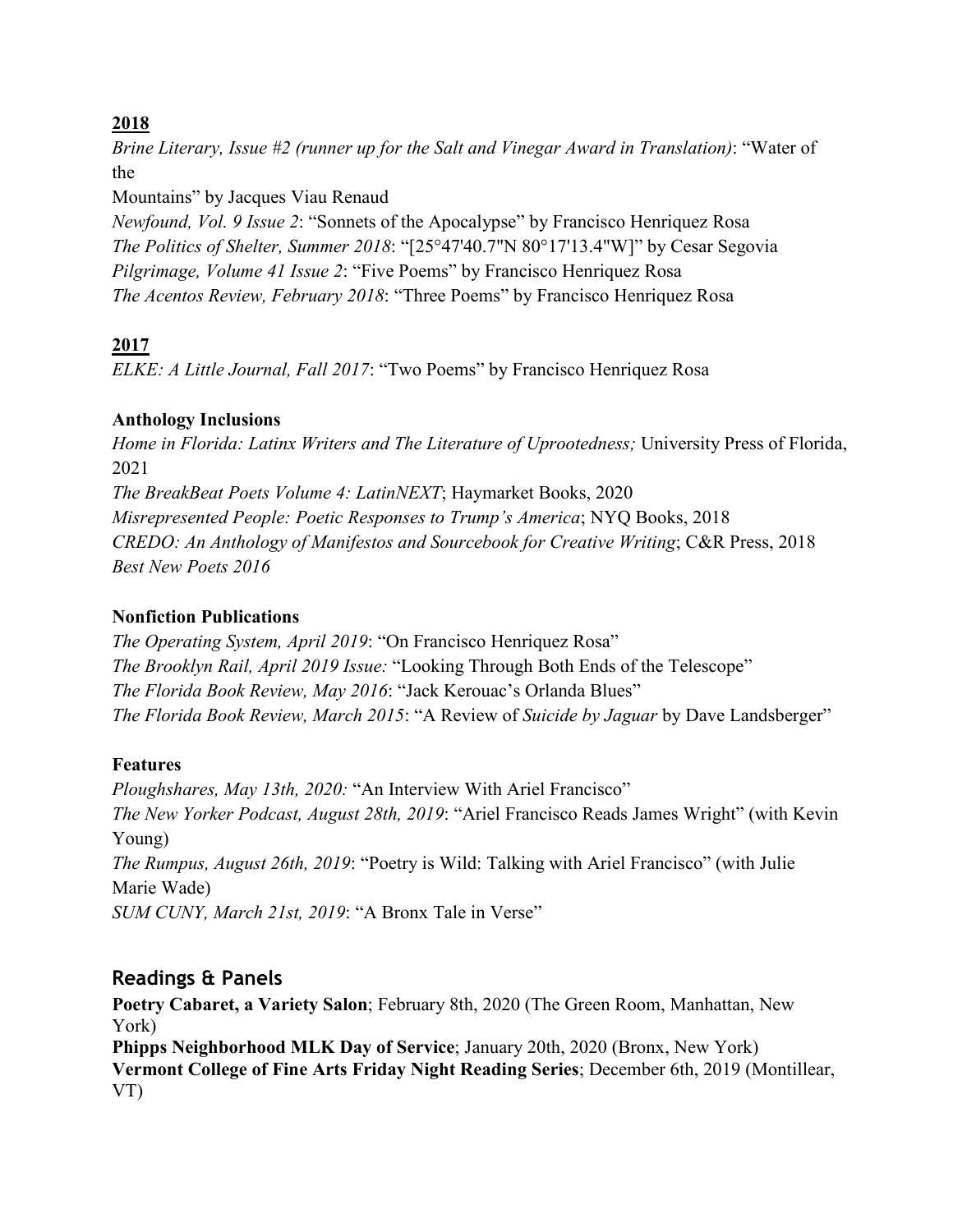**17th Festival de Poesía en la Montaña**; November 16th, 2019 (Jarabacoa, Dominican Republic)

**Feria del Libro Hispana/Latina en Nueva York**; October 13th, 2019 (Queens, New York) **Brooklyn Book Festival Bookend Event: An Evening With Apogee Journal, Burrow Press, and the Rumpus**; September 28th, 2019 (Nowadays, Brooklyn NY)

**Revised MFA Reading Series at City College CUNY**; September 20th, 2019 (City College, New York City)

**Reading for National Translation Month at McNally Jacksons**; September 7th, 2019 (McNally Jackson's on Fulton, Manhattan NY)

**Writers for Migrant Justice**; September 4th, 2019 (the Poetry Project, New York City) **Pregones: State Garden Rumba at Rincon Criollo/Casita de Chema**; August 3rd, 2019 (Bronx, NY)

**New York City Poetry Festival**; July 27th, 2019 Governors Island New York, NY 11231) **Dear Ocean Reading Series**; July 20th, 2019 (New York Public Library, Williamsburg Branch, Brooklyn NY)

**Deep Water Literary Festival**; June 22nd, 2019 (Narrowsburg, NY, 12764) **Bookstore Poets Volume 1**; May 16th, 2019 (Book Culture, 536 W 112th St, New York, NY 10025)

**O, Miami (With Kimiko Hahn)**; April 13, 2019 (The Betsy Hotel, 1440 Ocean Drive, Miami Beach, FL 33139)

**At the Inkwell NYC: Poetry and Translation**; April 10th, 2019 (WORD Bookstore, 126 Franklin St, Brooklyn, NY 11222)

**Brooklyn Rail April Issue Launch**; April 5th, 2019 (The Brooklyn Rail, 253 36th St, Brooklyn, NY)

**Nouns and Verbs, Book Launch for Campbell McGrath**; 2019 AWP Conference and Bookfair Offsite Reading, March 30th, 2019 (Turn! Turn! Turn!, 8 NE Killingsworth St, Portland, OR 97214)

**Indiana Review and Split Lip Magazine, After Dark**; 2019 AWP Conference and Bookfair Offsite Reading, March 29th, 2019 (Produce Row Cafe 1018, 204 SE Oak St, Portland, OR 97214)

**A Novel Idea Bookstore Grand Opening**; January 4th, 2019 (A Novel Idea Bookstore, 1726 E Passyunk Ave, Philadelphia, PA, 19148)

**Poets Storm Reading Series**; December 3rd, 2018 (Community Beer Works, 520 7th St, Buffalo, NY 14201)

**Bedfellows Issue #8 Launch**; October 27th, 2018 (Kismet Cowork Spring Arts, 448 N 10th St 6th floor, Philadelphia, PA 19123

**Poets Attack Reading Series**; October 24th, 2018 (Irvington Vinyl and Books, 9 Johnson Ave, Indianapolis, IN 46219)

**Brooklyn Poets Reading Series**; July 29th, 2018 (New York City Poetry Festival, Governors Island New York, NY 11231)

**Breadcrumbs Reading Series**; July 11th, 2018 (SISTERS, 900 Fulton St, Brooklyn, NY 11238) **Flapper House Reading #23/Issue 18 Flight Party**; June 27th, 2018 (Pacific Standard, 82 4th Ave, Brooklyn, NY 11217)

Poets in the Schools; June 13th, 2018 (Queens Vocational and Technical High School, 37-02 47th Ave, Long Island City, NY 11101)

**Lunar Walk Poetry Series**; May 12th, 2018 (Local 138, 138 Ludlow St, New York, NY 10002)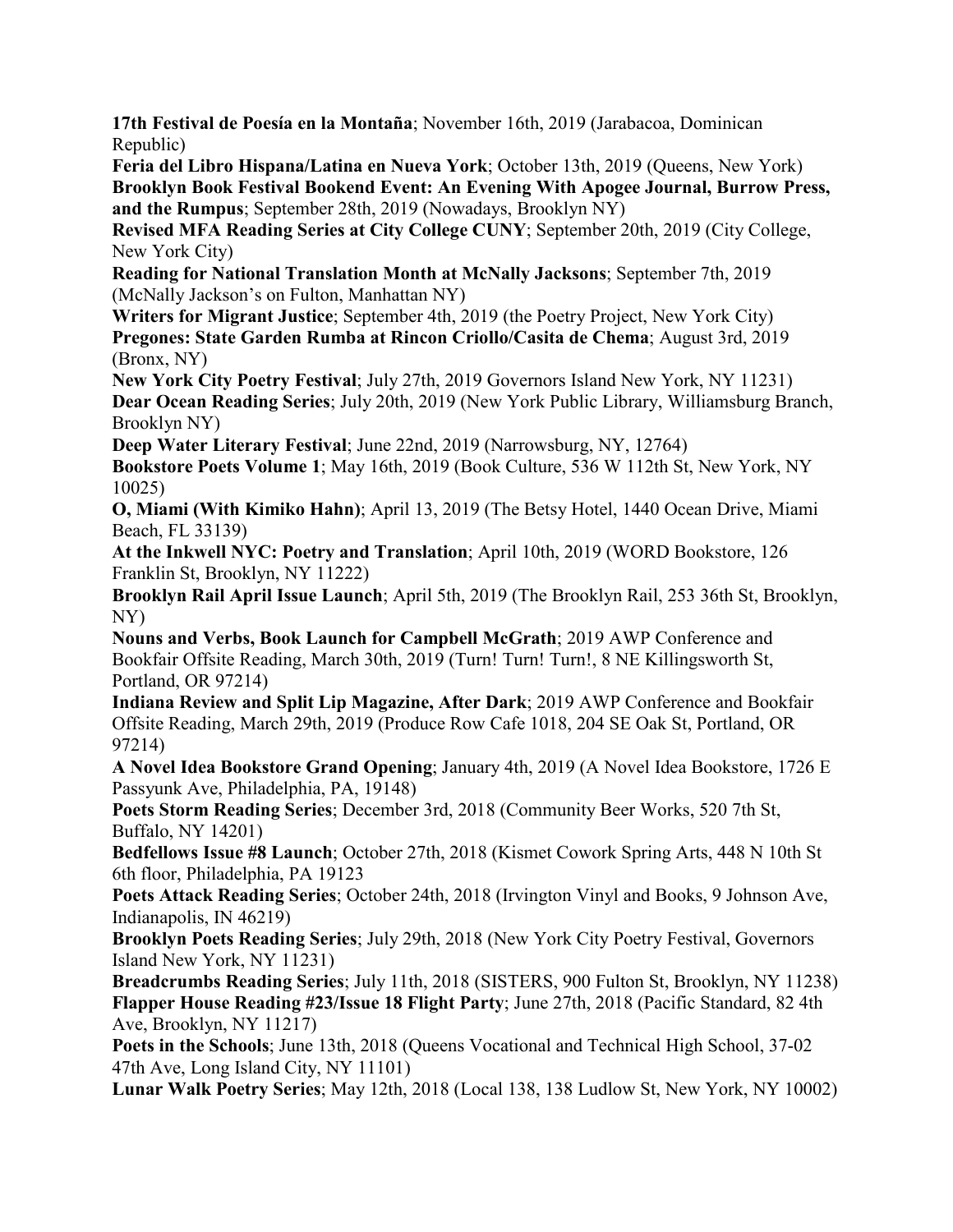**De Aquí y de Allá: Emerging Central American Writers on Finding Their Voices in the Literary Community**; 2018 AWP Conference and Bookfair, March 9th, 2018 (Tampa Marriott Waterside 700 S Florida Ave, Tampa, FL 33602)

**Spontaneous Reading Party Presented by C&R Press, Women's National Book Association and Cambridge Writers' Workshop**; 2018 AWP Conference and Bookfair Offsite Reading, March 9th, 2018 (The Centre for Women 305 S Hyde Park Ave, Tampa, FL 33606)

**Birds LLC, Redivider, and Sixth Finch, AWP Offsite Reading**; March 8th, 2018 (Florida Museum of Photographic Art 400 N Ashley Drive, Tampa, FL 33602)

**Book Launch for** *All My Heroes Are Broke*; December 10th, 2017 (Books & Books 265 Aragon Ave, Coral Gables, FL 33134)

**Spontaneous Reading Party: C&R's Chapbook Release Party**; Brooklyn Book Festival Offsite Reading, September 16th, 2017 (Concrete + Water 485 Driggs Ave, Brooklyn, NY 11211)

**Dead Rabbits Reading Series;** August 14th, 2017 (DTUT 1744 2nd Ave, New York, NY 10128)

**Spontaneous Reading Party, C&R Press**; June 10th, 2017 (Concrete + Water 485 Driggs Ave, Brooklyn, NY 11211)

**FIU/FAU Collaborative MFA Student/Faculty Poetry Reading**; April 1st, 2017 (Old School Square Crest Theatre, 51 N Swinton Ave, Delray Beach, FL 33444)

**Dead Rabbits Reading Series;** March 19th, 2017 (DTUT 1744 2nd Ave, New York, NY 10128)

**PANK and Nomadic Invasions, AWP Offsite Reading**; February 11th, 2017 (Sixth Engine, 438 Massachusetts Ave NW, Washington, D.C. 20001)

**Poor Mouth Poetry Reading Series**; January 11th, 2017 (An Beal Bocht 445 W 238th St, Bronx, NY 10463)

**Compositum Musicae Novae Season III— Future**; July 19th, 2016 (Coral Gables Museum 285 Aragon Ave, Coral Gables, FL 33134)

**FIU/FAU Collaborative MFA Student/Faculty Poetry Reading**; April 16th, 2016 (Old School Square Crest Theatre, 51 N Swinton Ave, Delray Beach, FL 33444)

**The Grief Diaries: A Reading & Art Show**; February 26th, 2016 (Book Culture, 536 W 112th St, New York, NY 10025)

**O, Miami: Chloe Garcia Roberts (& Friends)**; February 23rd, 2016 (MADE at The Citadel, 8325 NE 2nd Ave, Miami, FL 33138)

# **Publishing & Editing Experience**

Poetry in Translation Editor of Burrow Review, January 2021 - Present Assistant Editor of Small Orange Journal, July 2020 - Present Translation Editor of Vagabond City Lit, September 2019 - October 2020 Preliminary Reader for Newfound's Gloria E. Anzaldua Poetry Prize, April 2019— August 2019 Preliminary Reader for Button Poetry, January 2018— February 2018 Preliminary Reader for Tupelo Press's Sunken Garden Chapbook Contest 2017, 2018 Editor-in-Chief of Gulf Stream Literary Magazine, August 2016 - May 2017 Assistant Editor of Gulf Stream Literary Magazine August 2015 - May 2016